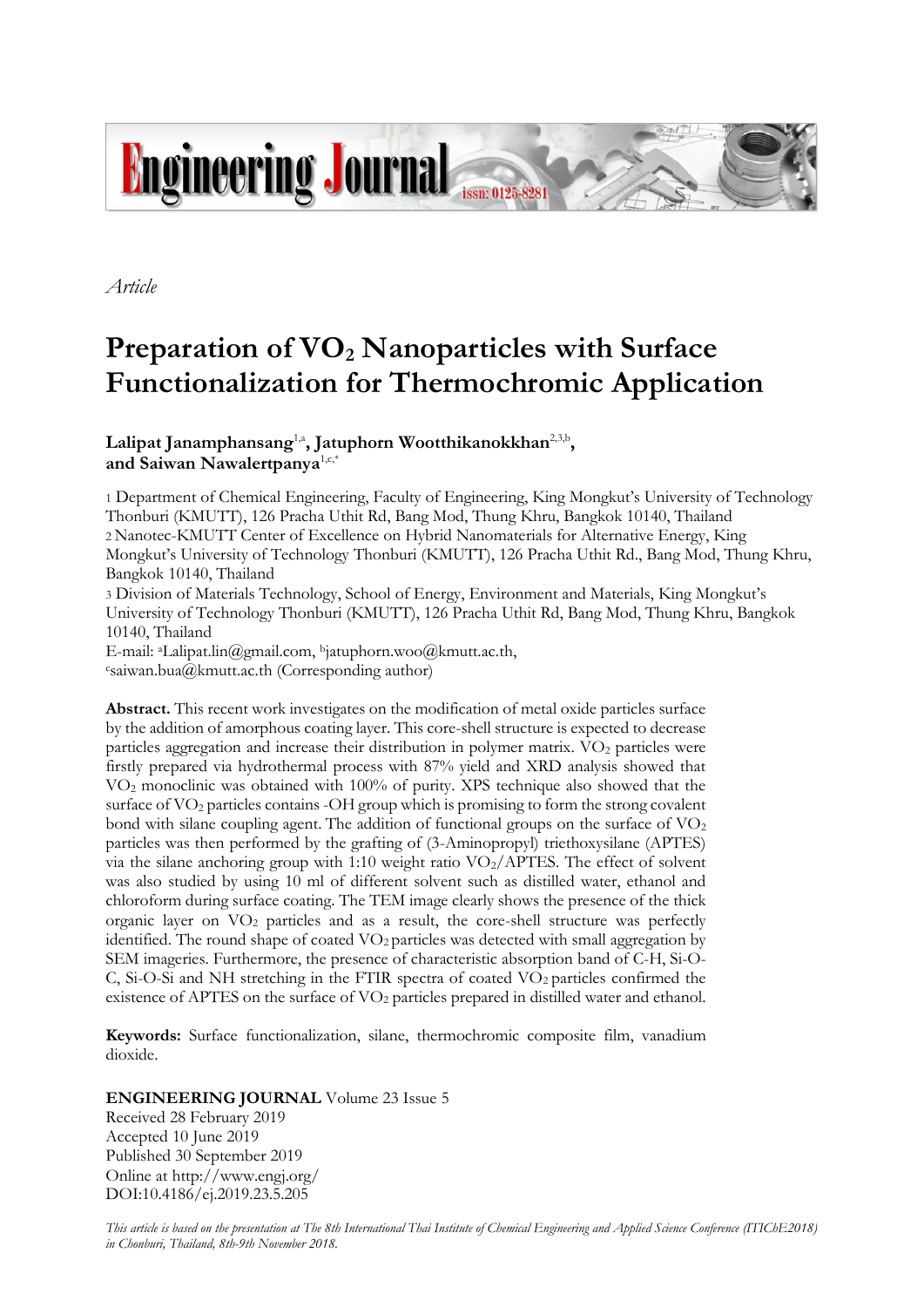## **1. Introduction**

The conservation of energy becomes nowadays the center of interest in many research fields, especially in sustainable energy developments which emphasize in the increase of an energy efficiency to reduce the use of energy as much as possible. "Smart window" [1] has received widespread consideration for this purpose, especially in the modern architectures. The smart window has the intelligent control when receiving external stimulation such as heat and sunlight. This smart window could be produced by coating some specific material on the glass surface which could reflect the heat radiation from the sunlight in responsive of these external factors. The thermochromic material is one of the most appealing materials to be used in this aspect. In this case, thermochromic material could switch the reflection properties when the temperature change across critical temperature (Tc) and decrease the transmitted radiation passing to inside the building. In consideration of thermochromic properties, Vanadium dioxide (VO<sub>2</sub>) is one of the most promising to the glass coating material because of its low critical temperature (68 $^{\circ}$ C) [2]. For practical application, thermochromic VO<sub>2</sub> particles could be directly deposited on the glass substrate by physical or chemical process such as sputtering or chemical vapor deposition [3]. These coating processes could be in-situ incorporated in the glass during manufacturing process. Nevertheless, the direct in-situ coating suffers from some inconvenient and lacks of flexibility. There still remains another important challenge in improving the practical application of a  $VO<sub>2</sub>$ based polymeric smart film for smart window application. In this point of view, thermochromic VO<sub>2</sub> particles should be separately fabricated and then mixed with the selected polymeric matrix. The melt process allows the formation of VO<sup>2</sup> polymer composite film which retains the thermochromic properties and could be cut to any shape and size, therefore very flexible for the usage. The major problem of nanoparticle application is the lack of chemical bonding between metal oxide and the polymer chain. Similar to another metal oxide nanoparticle, when VO<sub>2</sub> particles are reduced in size, the effective surface area highly increases. Therefore, metal oxide nanoparticle tends to form large agglomeration because of their tremendously high surface area/particle size ratio. As described in the previous work [4], mechanical properties and thermochromic properties of the VO2/polymer composite are strongly affected by the dispersion of the metal oxide particles in polymer matrix. This effectively correlates to interfacial adhesion, the size of nanoparticles agglomeration and the interaction between nanoparticles surface and polymer chain. This interaction between individual nanoparticle is thus much stronger than the small interaction between inorganic material and organic polymeric material host [5], resulting to very weak adhesion strength. In order to overcome this limitation, many attempts were achieved, considering method for enhancement of nanoparticles-polymer adhesion and for acquirement of better compatibility.

Surface modification of metal oxide nanoparticles is clearly one of effective way to reduce its surface energy and to improve its distribution in solvent and also in polymer matrix. Especially the grafting of functional group onto the surface can increase the chemical bonding between modified particle and polymer, in that way increasing their adhesion. When the proper surface modification is achieved by forming the strong physical and chemical interaction between two phases, better distribution and better affinity of particle in polymer matrix could be attained. To do so, the organic layer could be grafted on the surface by polymerization reaction or by means of using coupling agent and anchoring group. Rich with surface boundhydroxyl group (OH) in exposure to air or upon some activation process, metal oxide surface can undergo functionalization process through anchoring group. Many organic structures could be covalently grafted on the oxides by different attachment groups possible, such as silanes, phosphonates, carboxylates, catechols and alkenes. Among these features, surface modification with alkylsilanes is one of the most promising for preparation of organic layer on metal oxides [6]. The silane anchoring group is appealing because of the strong interaction between organosilane (RSiX<sub>3</sub>, RSiX<sub>2</sub> or R<sub>3</sub>SiX) and metal oxide and also it was confirmed that the bonding of functional groups was realized through Si-O-M bonds [7]. This covalent linkage between the substrate and the anchoring group affords organic monolayer or multilayer which is sufficiently stable to undergo further chemical modification and prevent the particles aggregation. Due to the promising application on photocatalytic, most of research on metal oxide surface coating mainly focuses on TiO<sub>2</sub> nanoparticle. Polymer such as polyurethane [5] and fluoropolymer [8] has been successfully mixed with formerly surface modified TiO2 particles. Various alkoxysilane such as (3-Aminopropyl) trimethoxysilane (APTMS) and (3-Aminopropyl) triethoxysilane (APTES or KH-550) were grafted on the  $TiO<sub>2</sub>$  surface, improving the nanoparticles dispersion and mechanical properties of the polymer composite. In the other hand, surface modification of VO<sub>2</sub> particles was barely investigated.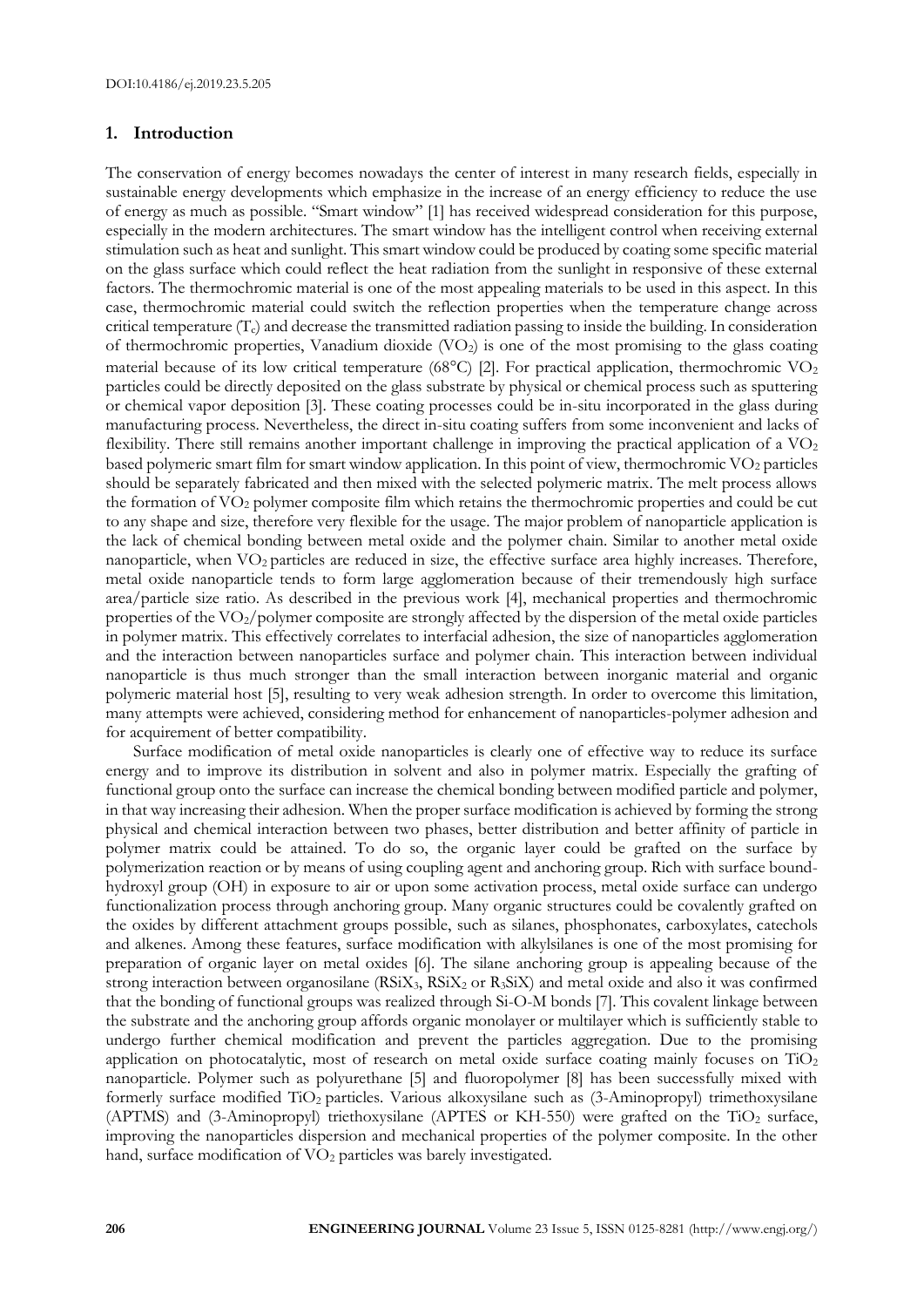The core-shell structure of  $\rm VO_2$  particles is mainly based on inorganic surface coating such as  $\rm VO_2@TiO_2$ [8],  $\text{VO}_2(\widehat{a})$  Fe [9],  $\text{VO}_2(\widehat{a})$  Al-O [10] and  $\text{VO}_2(\widehat{a})$  ZnO [11]. Most of these previous researches have mostly concentrated on improving thermochromic properties of VO<sup>2</sup> particles, including luminous transmittance and solar regulation efficiency, along with the particle durability which could effectively increase when  $VO<sub>2</sub>$ particles is protected by these inorganic layers. As aforementioned, the core-shell structure is demonstrated to be an effective way to stabilize the nanoparticle in the polymer suspension and to protect the nanoparticle. Herein, this work presents one approach to obtain robust surface modification of the VO<sub>2</sub> particles to be ready for further incorporation to polymeric matrix. In this paper, we prepared VO<sub>2</sub> nanoparticles from hydrothermal process and modified the surface with organosilane such as (3-Aminopropyl) triethoxysilane (APTES). The effect of coating solvent was thoroughly investigated by using FTIR spectrometer, X-Ray diffractometer, Scanning Electronic Microscopy (SEM) and Transmission Electronic Microscopy (TEM). This work is expected to shorten the distance of  $VO<sub>2</sub>$  particles to real  $VO<sub>2</sub>$  polymer films composite application.

# **2. Materials and Methods**

#### **2.1. Materials**

Vanadium (V) oxide (98%, Sigma-Aldrich), citric acid (99.5%, Loba chemie) and ethanol (Grade AR, RCI) were used without any purification for the synthesis of VO<sub>2</sub> particles. (3-Aminopropyl) triethoxysilane (98%, Sigma-Aldrich) were used for the modification VO2. Distilled water, ethanol (Grade AR, RCI) and chloroform (99%, Sigma-Aldrich) were used for investigation of effect of grafting solvent.

#### **2.2. Preparation of VO<sup>2</sup> Nanoparticles via a Hydrothermal Process**

VO<sup>2</sup> particles were synthesized via a hydrothermal process. 1.81 g of Vanadium (V) oxide was suspended with 50 ml of distilled water and added by 5.76 g of citric acid solution in 50 ml of distilled water, drop by drop. The yellow suspension was stirred until the homogeneous solution occurs and then kept at 80  $^{\circ}$ C for 24 h. The blue clear solution was filtered before transferred to the stainless Teflon-lined Parr autoclave which was heated at 200˚C for 24 h in hot air oven. After the black suspension was completely cooled down to room temperature, the black solid particle was recovered by filtration and then washed three times by distilled water and ethanol. The obtained blue black precipitate was then dried in vacuum oven at 80°C for 3 h and ignited in the tube furnace under the nitrogen atmosphere at 700 ˚C for 1 h. Hydrothermal process followed by calcination is demonstrated in Fig. 1.



Fig. 1. Schematic of the preparation of VO<sub>2</sub> nanoparticles with surface functionalized for thermochromic application.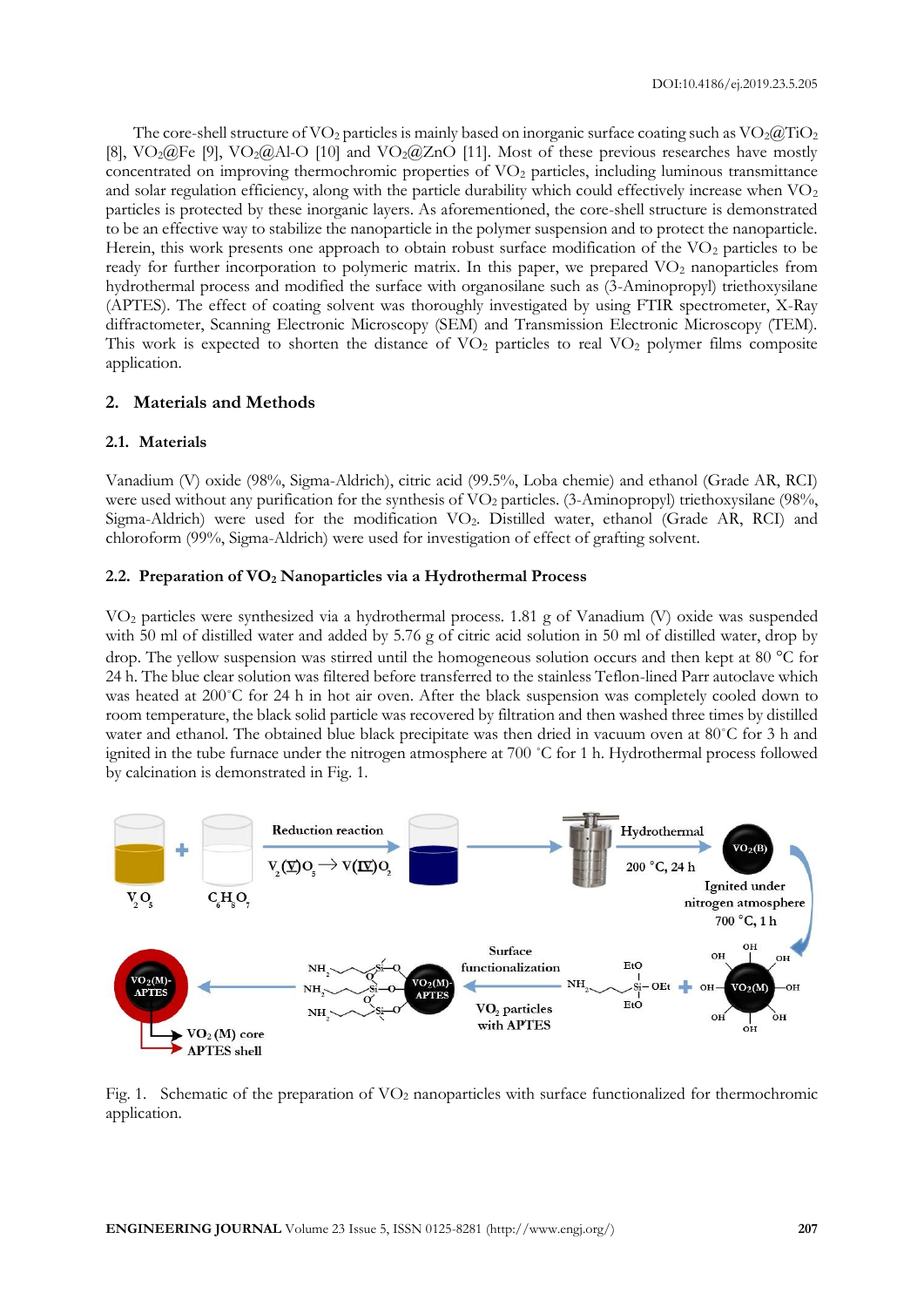# **2.3. Preparation of Surface Functionalization of Monoclinic VO<sup>2</sup> Particles by (3-Aminopropyl) Triethoxysilane (APTES)**

The addition of APTES on the surface of  $\rm VO_2$  particles was performed via silane anchoring group using (3-Aminopropyl) triethoxysilane (APTES) as coupling agent. 0.1 g of previously synthesized  $VO<sub>2</sub>$  particles was mixed with 1 g APTES (the ratio between  $\overline{VO_2}$  and APTES at 1:10 weight ratio) were used for this purpose. In order to study the effect of grafting solvent, 10 mL of various solvent such as distilled water, ethanol and chloroform were employed. VO<sub>2</sub> particles was firstly suspended with 10 ml of solvent and 1 g APTES for 1 h in ultrasonic bath, then separated by centrifugal. The coated  $VO<sub>2</sub>$  particles were collected, washed three times with the solvent and dried in vacuum oven under 80˚C for 3 h.

#### **2.4. Characterizations of VO<sup>2</sup> Particles**

The crystalline structures and crystal sizes of the synthesized VO<sub>2</sub> particles (uncoated and coated with APTES) were studied by using an X-ray diffractometer (XRD, Bruker AXS D8-Discover) in the  $2\theta$  range of 10-80 Cu-K $\alpha$  radiation ( $\lambda$  =1.54178 Å). The accelerating voltage and the current used were 40 kV and 40 mA, respectively.

An X-ray photoelectron spectroscopy (XPS) technique was used to prove the existence of functional group on the surface of  $VO_2$  particles. The XPS data were collected in the V  $2p^{3/2}$ , O 1s and C 1s binding energy regions, using an AXIS ultra DLD (Kratos Analytical Ltd., Manchester, England), equipped with Avantage Data System software.

In addition, functional groups on the surface of VO<sub>2</sub> particles after grafting with silane anchoring group of APTES, were followed by using an attenuated FTIR spectrophotometer (Thermo instrument, iS5 model). The samples were scanned over wavenumbers ranging between 500 and 4,000 cm<sup>-1</sup>.

The morphology of the neat  $VO<sub>2</sub>$  particles and coated  $VO<sub>2</sub>$  particles were examined by using both the scanning electron microscopy (SEM) and the transmission electron microscopy (TEM) techniques. The SEM experiment was carried out by using a JEOL (JSM 6610LV) machine, equipped with a secondary electron detector and energy dispersive X-ray detector (EDX). The accelerating voltage used was 10-30 kV. The sample was coated with gold prior to carrying out the SEM experiment. The TEM experiment was carried out by using a JEOL JEM-2100 (JEOL, Peabody, MA, USA) microscope with an accelerating voltage of 200 kV. The TEM specimen was prepared by dissolving 1 mg of the VO<sub>2</sub> particles in 10 ml of isopropanol, followed by sonication for 30 min. The solution was dropped on a copper grid and then dried at 60 ˚C.

# **3. Results and Discussion**

#### **3.1. Hydrothermal Process of Monoclinic VO<sup>2</sup> Particles**

VO<sub>2</sub> particles were prepared from reduction reaction of V<sub>2</sub>O<sub>5</sub> by citric acid followed by hydrothermal and calcination process(Eq. (1)) [12].

$$
V_2O_5(V^{5+}) \to V_3O_7(V^{4.67+}) \to V_4O_9(V^{4.5+}) \to V_6O_{13}(V^{4.33+}) \to VO_2(V^{4+})
$$
\n(1)

Monoclinic VO<sub>2</sub> particles were obtained with 87 % yield and the purity attained 100 % as shown in Fig. 2. The XRD pattern of initial hydrothermally prepared  $VO<sub>2</sub>$  particles showed that the obtained  $VO<sub>2</sub>$  particles are highly crystalline with monoclinic phase of 100 %.There are crystalline planes at (011), (200), (210), (220), (022), (013) and (202) at 27.86 º, 37.05 º, 42.23 º, 55.53 º, 57.53 º, 65.00 º and 70.44º respectively. From these patterns, all peaks correspond to monoclinic VO<sub>2</sub> particles and perfectly correlate with the previous research of Zhang et al.[13] and Valmalette et al. [14]. Moreover, by applying Scherrer's equation, the crystal sizes of the synthesized  $VO_2$  particles were about 26.9 nm [4] which was revealed to be too big for  $VO_2$ -based smart window application [15]. To confirm the oxidation state of  $VO<sub>2</sub>$  particles surface functional group, X-ray photoelectron spectroscopy (XPS) was carried out and the result is shown in Fig. 3. The corresponding XPS pattern proves the existence of V, O and C. elements, where the carbon of uncoated  $VO<sub>2</sub>$  is attributed to surface contamination by organic substance [16]. It could be found that the V  $2p^{3/2}$  peak of the nanoparticle is centered at 515.9 eV which is in good agreement with pure  $VO<sub>2</sub>$  (516.0 eV) and perfectly corresponds to  $V^{4+}$  in  $\text{VO}_2[17]$  and [18]. Finally, the peak at 530 eV is assigned to O 1s of O<sup>2</sup> ions in the crystal lattice of V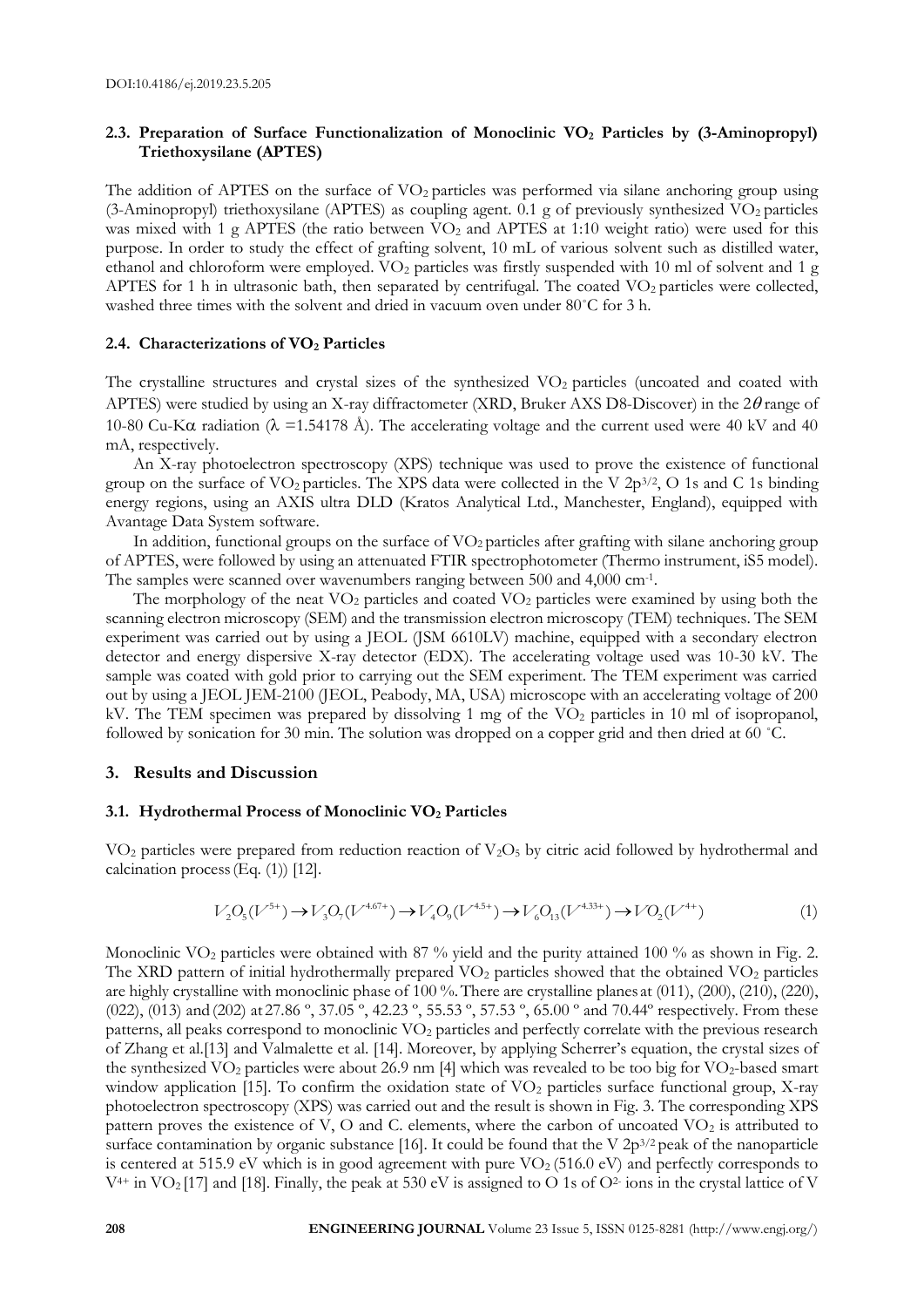ion array [11]. XPS spectrum demonstrated that the surface of particles contains -OH group which is promising to form the strong covalent bond with silanol group of silane coupling agent [6].



Fig. 2. XRD pattern of the neat VO<sub>2</sub> particles prepared via hydrothermal process.



Fig. 3. XPS pattern of the VO<sub>2</sub> particles prepared via hydrothermal process.

The morphology of  $VO<sub>2</sub>$  particle was then characterized by SEM images presented in Fig. 4(a) where the large distribution of VO<sub>2</sub> particles with an average diameter of approximate 0.4 µm was identified. This value is however higher than that previously calculated by Scherrer's equation. Moreover, VO<sub>2</sub> particles are all round shape with some agglomeration, caused by the sintering process which could occur during calcinations at very high temperature. As shown in Fig. 4(b), the TEM images gave clear evidence that the particles with an average diameter of approximate  $0.3 \mu$ m, are clearly round shape and without any coating shell.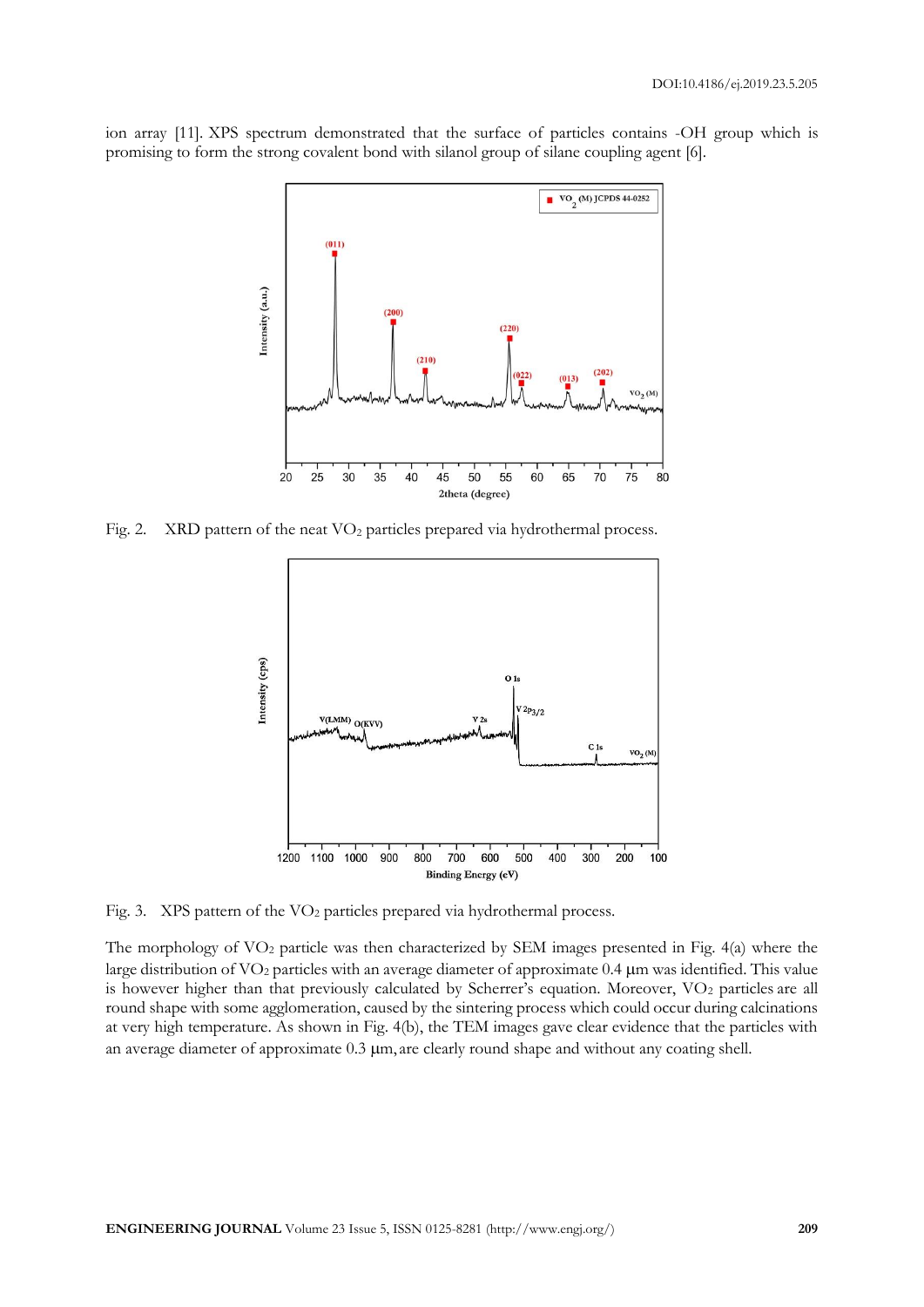

Fig. 4. (a) SEM and (b) TEM images of uncoated monoclinic  $VO<sub>2</sub>$  particles prepared via hydrothermal process.

# **3.2. Surface Functionalization of Monoclinic VO<sup>2</sup> Particles by (3-Aminopropyl) Triethoxysilane (APTES)**

The addition of functional groups on the surface of  $VO<sub>2</sub>$  particles was performed by grafting the silane anchoring group with VO<sub>2</sub> and APTES with weight ratio at 1:10. To study the effect of solvent, 10 ml of different solvent were used such as distilled water, ethanol and chloroform. Figure 3 presents the proposed three-step mechanism for the formation of monolayers from APTES by Pujari et al. [6]. During the grafting, the polar VO<sup>2</sup> surfaces absorb molecule of water which can undergo subsequence hydrolysis with organosilane to produce hydroxysilane. The Van der Waals force between polar VO<sup>2</sup> surfaces and -OH of silane group yields some aggregation between hydroxysilanes. Approached closely to each other, the condensation between Si-OH groups can take place to form Si-O-Si crosslinked network with the neighboring silanol groups. This Si-O bonding is also the strong connection point between anchoring group and VO<sup>2</sup> surface, consequently forms the thick coating layer on the metal oxide surface. From this mechanism, the presence of water molecule is essential in hydrolysis of ethoxy group to silanol group for subsequent condensation reaction.



Fig. 5. Reaction scheme for the three-step mechanism for monolayer formation by silanes (APTES) on OH terminated surfaces [6].

The XRD pattern shown in Fig. 6 exhibits the apparent loss of monoclinic crystallinity of  $\rm VO_2$  particles after coating because all characteristic peaks appear to be flatten. Nevertheless, all characteristics peaks of crystalline planes (011), (200), (210) and (220) at 27.86 º, 37.05 º, 42.23 º and 55.53 º respectively, are still presented.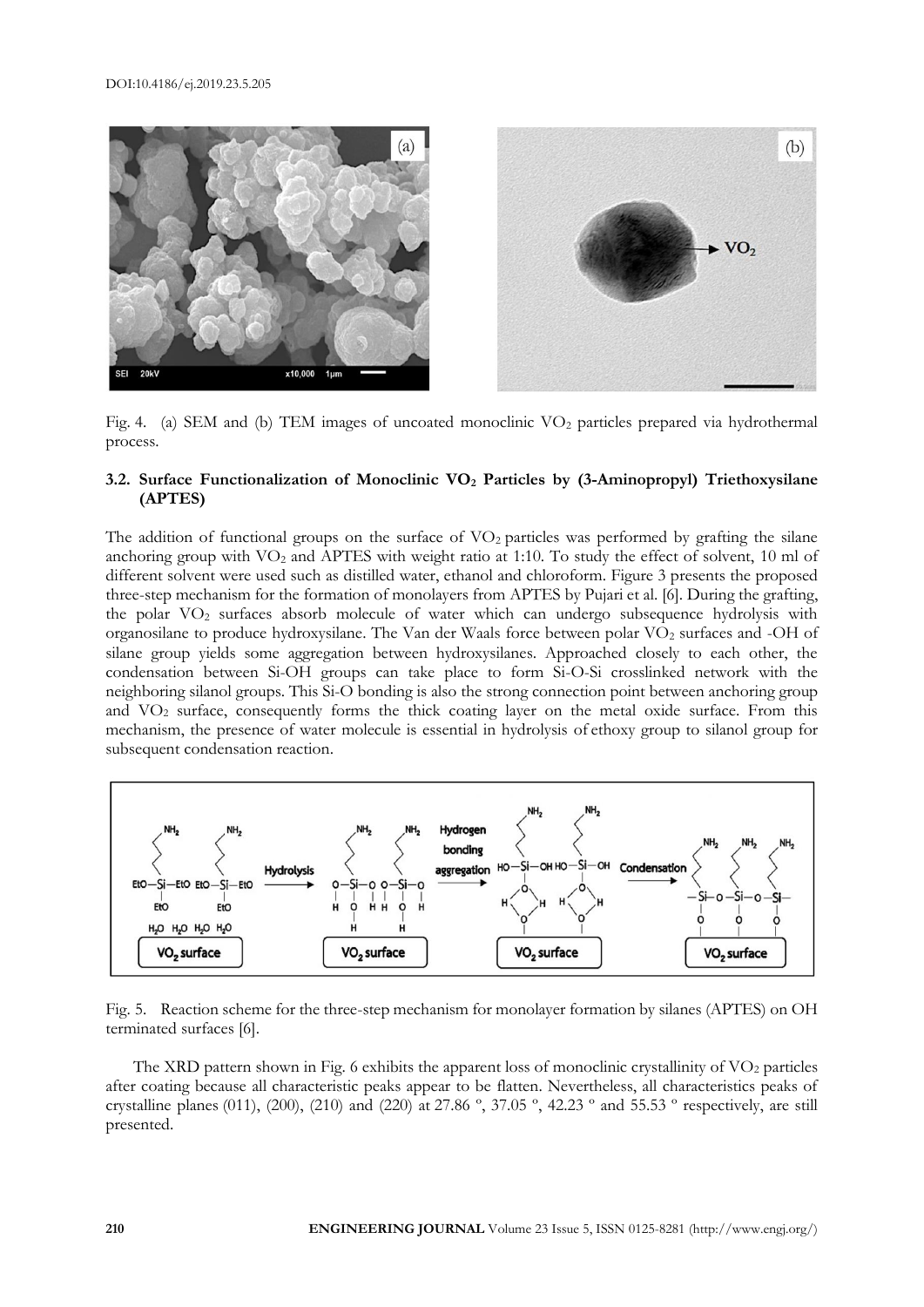

Fig. 6. XRD pattern of VO<sub>2</sub> particles coated by APTES using 10 ml of various solvent.

The presence of APTES coating on the surface of  $VO<sub>2</sub>$  particles in different solvent during the grafting was studied by FTIR spectroscopy as shown in Fig. 7. The characteristic absorption bands from 3200-3400 cm-1 and the weak peak at 1616.3 cm<sup>-1</sup> in the spectrum of the uncoated  $VO<sub>2</sub>$  particles were attributed to the stretching vibration of hydroxyl groups  $(O-H)$  on the particle surface and absorbed water on  $VO<sub>2</sub>$  particles [19]. The characteristic of C=O and C=C stretching vibrations were observed in distilled water and ethanol at 1707 cm<sup>-1</sup> and 1633.7 cm<sup>-1</sup>, respectively. The bands at 1450 cm<sup>-1</sup> and 1160 cm<sup>-1</sup> are attributed to deformation vibrations of C-H in CH<sup>2</sup> and CH3, respectively. Furthermore, the bands at 780 cm-1 was assigned to the stretching vibration of Si-O-C and the band at 995.3 cm-1 was assigned to the Si-O-Si link vibrations indicated that some condensation of the silane chains had occurred. The weak peak observed at 3240-3360 cm<sup>-1</sup> corresponds to N-H stretching from amine group situated at the end of chain. All of characteristic absorption bands were summarized in Table 1.



Fig. 7. FTIR spectra of  $VO<sub>2</sub>$  particles coated by APTES using 10 ml of various solvent.

These absorption bands could firmly confirm the existence of APTES layer on the surface of  $VO<sub>2</sub>$ particles. These peaks were on the other hand absent by using chloroform as solvent during grafting process. As mentioned before, the silanization step carried out with APTES requires hydrolysis of ethoxy group to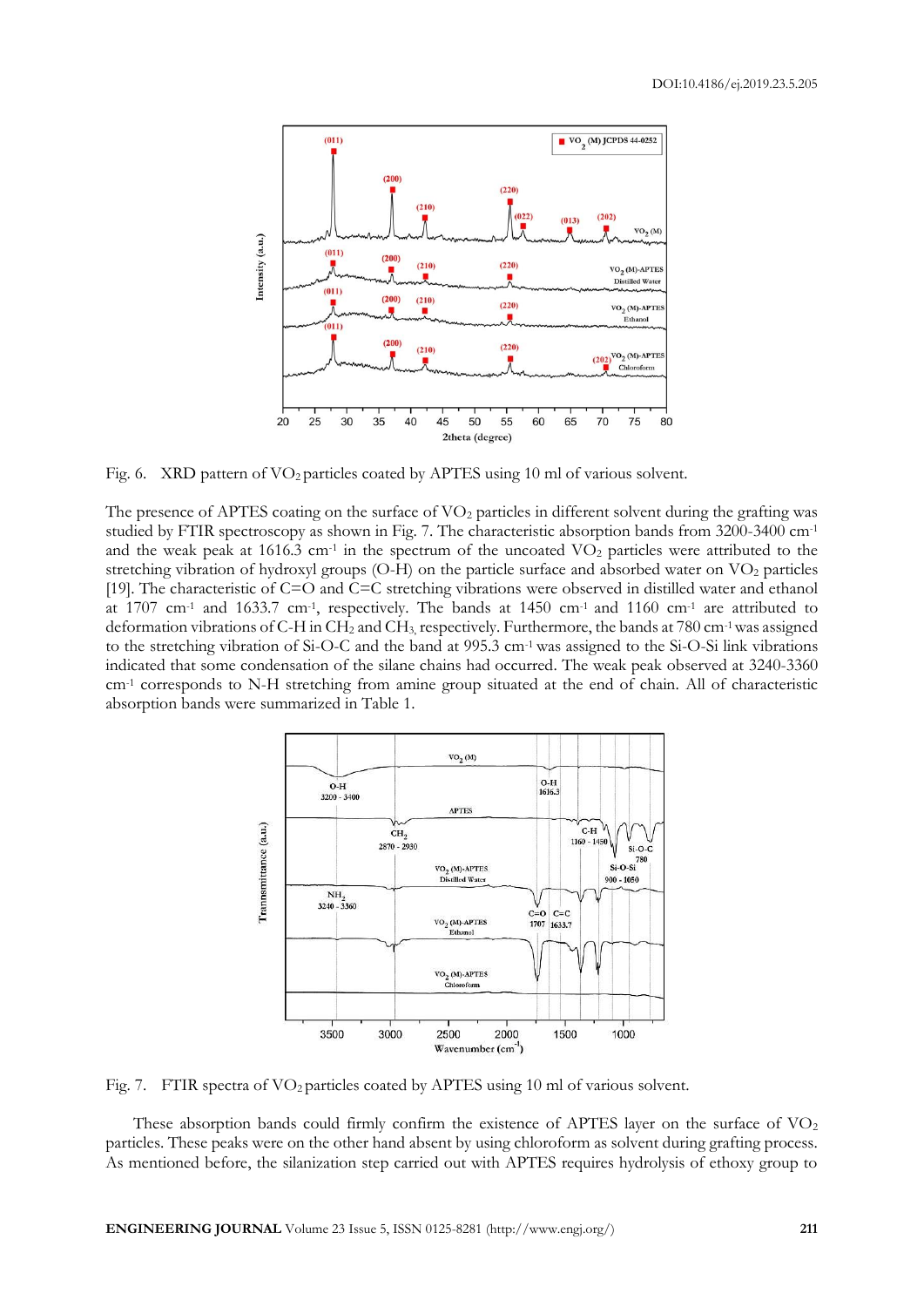silanol group ready for condensation reaction. The presence of water molecule or polar and protic solvent is strongly significant for APTES attachment on the metal oxide surface.

The mechanism of surface attachment of APTES was fully discussed for other metal oxides particles [6] such as silica [20] or magnetic iron oxides nanoparticles [21]. All this previous research justified that the silanization reaction was performed via two-stage reaction kinetics involving adsorption, chemical sorption and intraparticle diffusion process. However the surface coverage of vanadium dioxide has not been reported to the author's knowledge. Despite that the silanization reaction occurred during the grafting of APTES on vanadium oxide surface should be comparable to the other metal oxide particle because of the similar presence of hydroxyl group on the surface, demonstrated by XPS analysis (Fig. 3).

| O-H stretching vibrations<br>$3200 - 3400$<br>Hydroxyl groups<br>N-H stretch absorptions<br>$3240 - 3360$<br>N-H stretchings<br>$2870 - 2930$<br>C-H vibrations<br>Alkane chain<br>1707<br>$C = O$ stretching vibrations<br>C=C stretching vibrations<br>1633.7<br>O-H stretching vibrations<br>1616.3<br>Hydroxyl groups<br>Alkane chain<br>$1160 - 1450$<br>C-H vibrations<br>$900 - 1050$<br>Si-O-Si vibrations<br>Silane group | Wavenumber (cm-1) | <b>Functional groups</b>     | Compounds    |
|------------------------------------------------------------------------------------------------------------------------------------------------------------------------------------------------------------------------------------------------------------------------------------------------------------------------------------------------------------------------------------------------------------------------------------|-------------------|------------------------------|--------------|
|                                                                                                                                                                                                                                                                                                                                                                                                                                    |                   |                              |              |
|                                                                                                                                                                                                                                                                                                                                                                                                                                    |                   |                              |              |
|                                                                                                                                                                                                                                                                                                                                                                                                                                    |                   |                              |              |
|                                                                                                                                                                                                                                                                                                                                                                                                                                    |                   |                              |              |
|                                                                                                                                                                                                                                                                                                                                                                                                                                    |                   |                              |              |
|                                                                                                                                                                                                                                                                                                                                                                                                                                    |                   |                              |              |
|                                                                                                                                                                                                                                                                                                                                                                                                                                    |                   |                              |              |
|                                                                                                                                                                                                                                                                                                                                                                                                                                    |                   |                              |              |
|                                                                                                                                                                                                                                                                                                                                                                                                                                    | 780               | Si-O-C stretching vibrations | Silane group |

| Table 1. The typical functional groups and corresponding wavenumber with the possible compounds. |  |  |  |
|--------------------------------------------------------------------------------------------------|--|--|--|
|                                                                                                  |  |  |  |

The morphology of  $VO<sub>2</sub>$  particles coated with APTES was systematically characterized by SEM and TEM instrument. Figure 8a-8c demonstrates the SEM image of coated VO<sub>2</sub> particles in different media. Agglomeration morphology of coated  $VO<sub>2</sub>$  particles was still observed in SEM images, and the nanoparticles appear to decrease in uniformity and increase in size after coating by APTES in ethanol and chloroform, when being compared with Fig. 4a. The average diameter of coated  $VO<sub>2</sub>$  particles becomes 1.5  $\mu$ m while using distilled water (Fig. 8a) and ethanol (Fig. 8b) as grafting solvent. The average diameter of coated  $VO<sub>2</sub>$ particles becomes 2.5  $\mu$ m while using chloroform (Fig. 8c) which produces larger VO<sub>2</sub> particles than those using distilled water (Fig. 8a) and ethanol (Fig. 8b) due to the effect of water adsorbed on the surface of the metal oxides. In general, size, uniformity and distribution of particle in polymer matrix are important parameters which strongly affect on the polymer-particle composite properties. Smaller particles have high surface energy and can easily aggregate when surface energy of large particle is reduced and aggregation is also decreased. However, distribution of large and coarse particle in polymer matrix is always difficult due to low dispersion ability, resulting to non-uniform polymer-particle composite. As found in previous work [4] [12], optical and thermochromic property of polymer composite film is strongly influenced by size and distribution of particle, especially visible light transparency and IR transmittance.

Figure 8d presents the TEM image of APTES coated VO<sub>2</sub> particles prepared solely in distilled water. The amorphous or organic coating shell is clearly identified with non-uniform thickness. The average diameter of VO<sub>2</sub> particles is approximately 0.5 μm with the coating thickness of 0.003-0.005 μm. This TEM image reveals the aggregation of core-shell structure of coated  $VO<sub>2</sub>$  particles, similar to the results obtained previously by Tong et al. [10], Chen et al. [11] and Srirodpai et al. [12].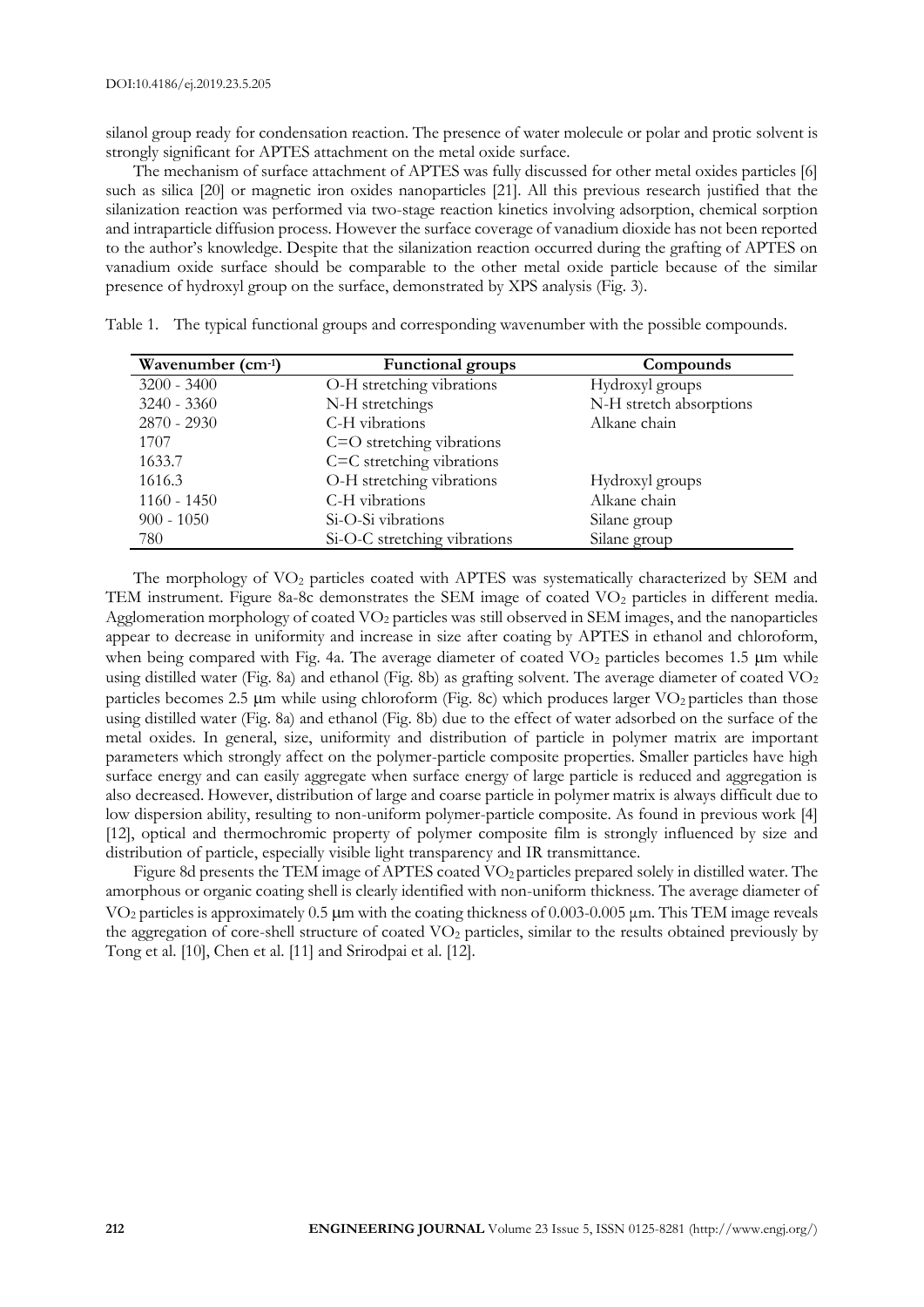

Fig. 8. SEM of VO<sub>2</sub> particles coated by APTES, by 10 ml of various solvent (a) distilled water, (b) ethanol, (c) chloroform and (d) TEM images of coated VO<sup>2</sup> particles prepared in distilled water.

In consideration of obtained thickness of APTES layer, the formation of multilayer [22] is also possible in addition of monolayer coating. This complication could be resulted from the physisorption, hydrogen bonding or electrostatic attachment besides covalent linkage [23] which present between the silane groups.The results show that APTES was successfully grafted on the surface of VO2 particles and distilled water and ethanol are suitable solvents for APTES grafting. This result is consistent with the research of Daniel et al. [24] and Morrill et al. [25] where distilled water was selected for grafting process.

# **4. Conclusion**

In this research, VO<sub>2</sub> particles were successfully prepared via hydrothermal process with 87 % yield and XRD analysis showed that VO<sub>2</sub> monoclinic was obtained with 100 % of purity. Agglomeration morphology of uncoated  $VO<sub>2</sub>$  particles was then confirmed by XPS technique which also showed that the surface of  $VO<sub>2</sub>$ particles contains -OH group which is promising to form the strong covalent bond with silane coupling agent.

VO<sup>2</sup> particles coated with APTES were prepared using different solvent such as distilled water, ethanol and chloroform. Various methods were employed for characterization of core-shell structure of VO<sub>2</sub> particles. The presence of characteristic absorption band of C-H, Si-O-C, Si-O-Si and NH stretching in the FTIR spectra of coated VO<sub>2</sub> particles confirmed the existence of APTES on the surface of VO<sub>2</sub> particles prepared in distilled water and ethanol. Moreover, the XRD analysis strongly confirms that  $VO<sub>2</sub>$  particles still preserve the monoclinic structure, however, with slightly loss of crystallinity after surface functionalization. Finally, the TEM image clearly shows the thick organic layer on  $VO<sub>2</sub>$  particles surface and as a result the core shell structure was perfectly identified. The round shape of coated particle was detected with small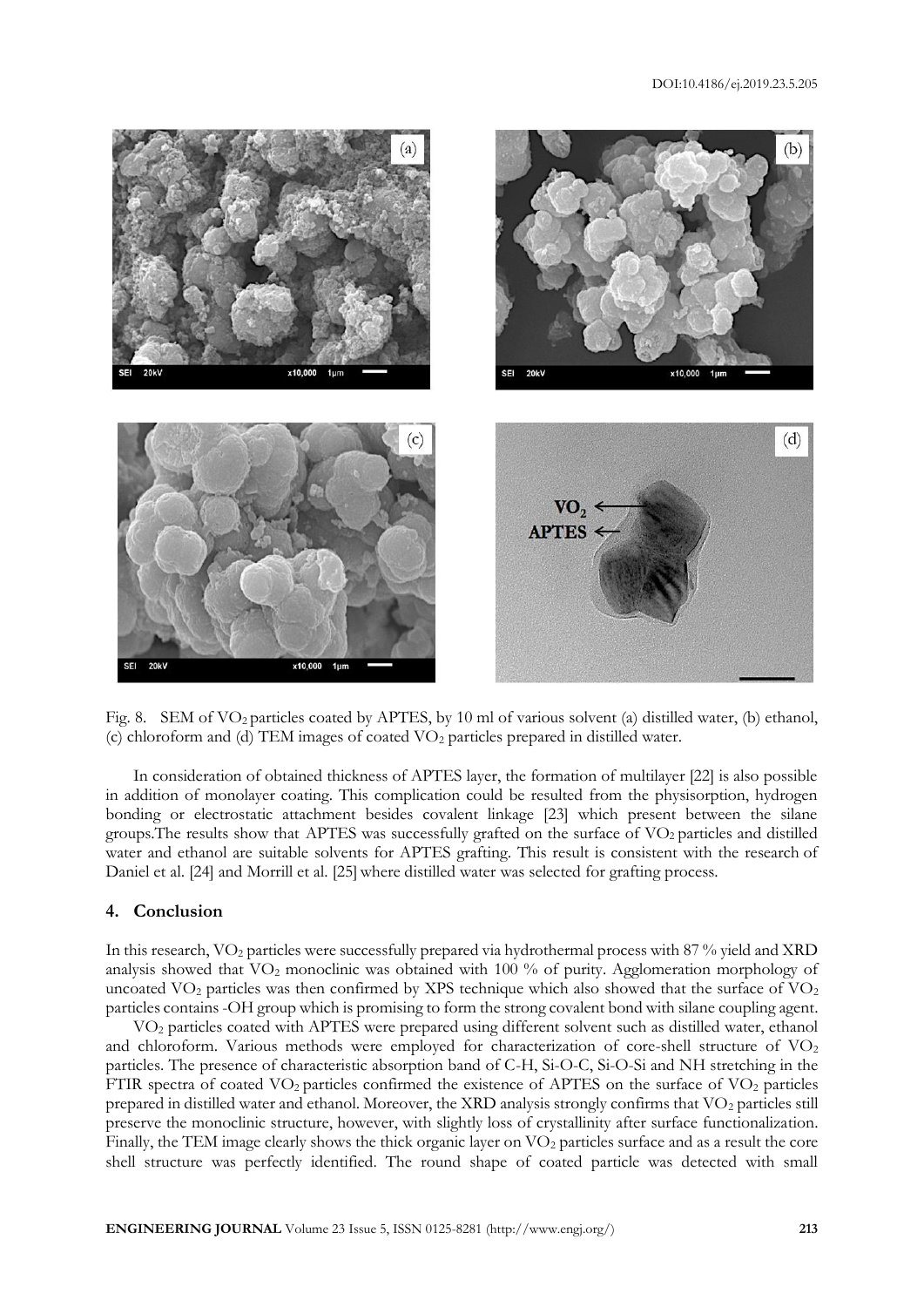aggregation by SEM imageries. Distilled water and ethanol were proved to be the effective solvent for APTES grafting on monoclinic  $\rm{VO}_2$  particles.

#### **Acknowledgements**

This work was supported by the Nanotechnology Center (NANATEC), NSTDA, Ministry of Science and Technology, Thailand, through its program of Center of Excellence Network on Hybrid Nanomaterials for Alternative Energy (HYNAE). The authors also achnowledge the support from Chemical Engineering Laboratory, King Mongkut's University of Technology Thonburi (KMUTT), Bangkok, Thailand.

## **References**

- [1] J. Zhou, Y. Gao, Z. Zhang, H. Luo, C. Cao, Z. Chen, L. Dai, and X. Liu Liu, "VO<sup>2</sup> thermochromic smart window for energy savings and generation," *Scientific Reports,* vol. 3, no. 1, p. 3029, 2013.
- [2] D. Alie, L. Gedvilas, Z. Wang, R. Tenent, C. Engtrakul, Y. Yan, S. E. Shaheen, A. C. Dillon, and C. Ban, "Direct synthesis of thermochromic VO<sup>2</sup> through hydrothermal reaction," *Journal of Solid State Chemistry*, vol. 212, pp. 237-241, 2013.
- [3] C. Batista, R. M. Ribeiro, and V. Teixeira, "Synthesis and characterization of VO2-based thermochromic thin films for energy-efficient windows," *Nanoscale Research Letters*, vol. 6, no.1, p. 301, 2011.
- [4] O. Srirodpai, J. Wootthikanokkhan, S. Nawalertpanya, K. Yuwawech, and V. Meeyoo, "Preparation, characterization and thermo-chromic properties of EVA/VO<sup>2</sup> laminate films for smart window applications and energy efficiency in building," *Materials,* vol. 10, p. 53, 2017.
- [5] M. Sabzi, S. M. Mirabedini, J. Zohuriaan-Mehr, and M. Atai, "Surface modification of TiO<sup>2</sup> nanoparticles with silane coupling agent and investigation of its effect on the properties of polyurethane composite coating," *Progress in Organic Coatings,* vol. 65, pp. 222-228, 2009.
- [6] S. P. Pujari, L. Scheres, A. T. M. Marcelis, and H. Zuilhof, "Covalent surface modification of oxide surfaces," *Angewandte Chemie*, vol. 53, no. 25, pp. 6322-6356, 2014.
- [7] Q. Chen and N. L. Yakovlev, "Adsorption and interaction of organosilanes on TiO<sub>2</sub> nanoparticles," *Appl.Surf. Sci.,* vol. 257, pp. 1395-1400, 2010.
- [8] X. W. Li, R. G. Song, Y. Jiang, C. Wang, and D. Jiang, "Surface modification of TiO<sub>2</sub> nanoparticles and its effect on the properties of fluoropolymer/TiO<sub>2</sub> nanocomposite coatings," *Applied Surface Science*, vol. 276, pp. 761-768, 2013.
- [9] J. Li, R. Wang, Z. Su, D. Zhang, H. Li, and Y. Yan, "Flexible 3D Fr@VO<sup>2</sup> core-shell mesh: A highly efficient and easy-recycling catalyst for the removal of organic dyes," *Science of the Total Environment,* vol. 637-638, pp. 825-834, 2018.
- [10] K.Tong, R. Li, J.Zhu, H.Yao, H.Zhou, X.Zeng, S.Ji, and P. Jin, "Preparation of VO2/Al-O core-shell structure with enhanced weathering resistance for smart window," *Ceramics International,* vol. 43, pp. 4055-406, 2017.
- [11] Y. Chen, X. Zeng, J. Zhu, R. Li, H. Yao, X. Cao, S. Ji, and P. Jin, "High performance and enhanced durability of thermochromic films using VO2@ZnO Core-Shell nanoparticles," *Applied Materials and Interfaces,* vol. 9, pp. 27784-27791, 2017.
- [12] O. Srirodpai, J. Wootthikanokkhan, and S. Nawalertpanya, "Preparation, characterizations and oxidation stability of polyethylene coated nanocrystalline VO<sup>2</sup> particles and the thermo-chromic performance of EVA/VO2@PE composite film," *Journal of Nanoscience and Nanotechnology*, vol. 18, pp. 1–11, 2018.
- [13] C. Zhang, J. Cheng, J. Zhang, and X. Yang, "Simple and facile synthesis W-doped VO<sub>2</sub>(M) powder based on hydrothermal pathway," *International Journal of Electrochemical Science*, vol. 10, no. 7, pp. 6014- 6019, 2015.
- [14] J. C. Valmalette and J. R. Gavarri, "High efficiency thermochromic  $VO_2(R)$  resulting from the irreversible transformation of VO<sub>2</sub>(B)," *Materials Science and Enginerring: B*, vol. 54, no. 3, pp. 168-173, 1998.
- [15] K. Laaksonen, S.Y. Li, S.R. Puisto, N.K.J.Rostedt, T.AlaNissila, C.G.Granqvist,R. M.Nieminen, and G. A. Niklasson, "Nanoparticles of  $TiO<sub>2</sub>$  and  $VO<sub>2</sub>$  in dielectric media: Conditions for low optical scattering, and comparison between effective medium and four-flux theories," *Sol. Energy Mater. Sol.* *Cells.*, vol. 130, pp. 132-137. 2014.